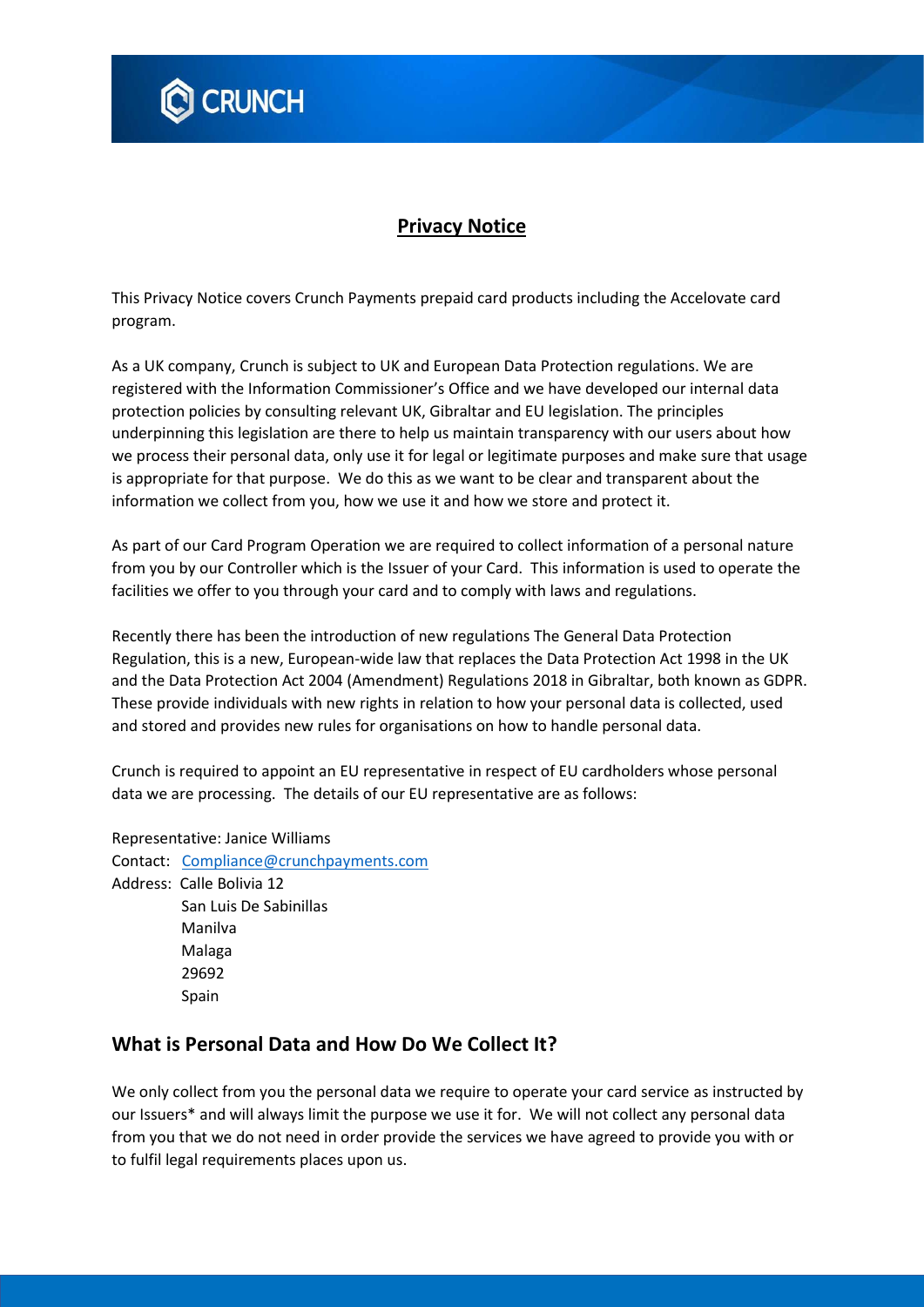

Please see the Card Issuers Privacy policy for information on how you information is processed.

When you created an account on our platform, buy a product or service from us, or otherwise agree to our terms and conditions, a contract is formed between you and us. In order to carry out our obligations under that contract we must process the information you give us. Also through certain actions when otherwise there is no contractual relationship between us, such as when you browse our website or ask us to provide you more information about our business, including job opportunities and our products and services, you provide your consent to us to process information that may be personal information. This information we collect for these purposes is not required by our Issuer.

Wherever possible, we aim to obtain your explicit consent to process this information, for example, by asking you to agree to our use of cookies. If you have given us explicit permission to do so, we may from time to time pass your name and contact information to selected associates whom we consider may provide services or products you would find useful. We continue to process your information on this basis until you withdraw your consent or it can be reasonably assumed that your consent no longer exists.

You may withdraw your consent at any time by instructing us at: [Compliance](http://Compliance%20@crunchpayments.com)  [@crunchpayments.com](http://Compliance%20@crunchpayments.com) or on our webpage at www.crunchpayments.com. However, if you do so, you may not be able to use our website or our services further.

The information we collect from you in the above situations can include the following:

- Name, date of birth, gender, email address, postal/billing address and mobile number;
- Payment information such as: debit card number, expiry date, CVC, bank account number;
- Personal documentation provided on request such as passport information Driving licence, utility bill or a bank statement.

For the use of our card services, when you use our app or website and if you contact us, the information we collect can include:

- Information you give to us in telephone calls, emails, instant messages, text messages or other means of communication;
- Media (should you choose to enable these features once available) such as Profile photos or other photos, e.g. to tag transactions, capture receipts;
- When using the Crunch App mobile device, a unique device identifier, operating system version and mobile carrier ;
- Crunch App usage information, pages visited, functions selected, login attempts;
- IP address, browser type, operating system, browser language, time zone, service provider, system settings, system tokens/keys;
- Information about activities you undertake, such as the pages you visit, searches you make, marketing or links you click on;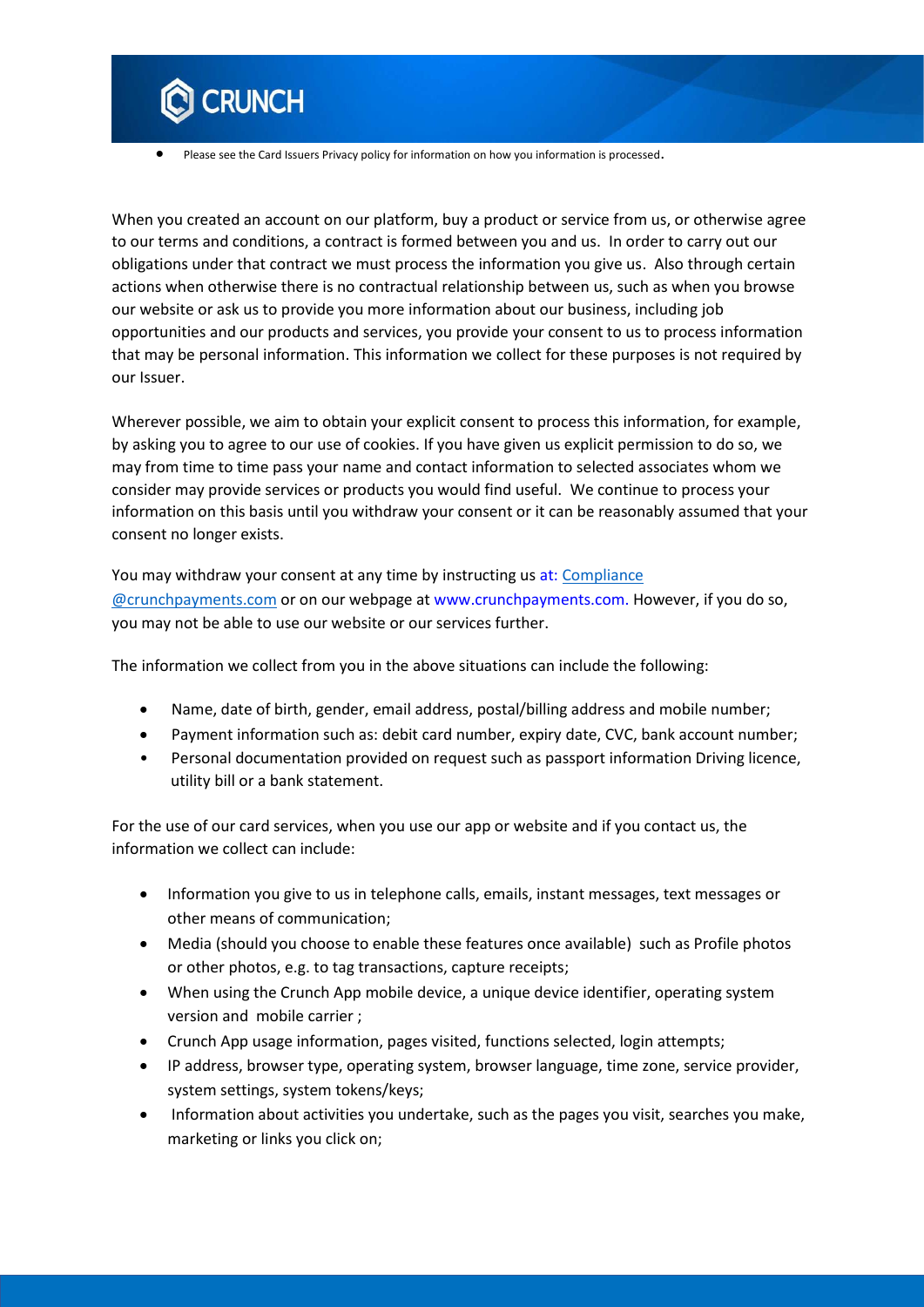

- Information about the location of your device and
- Location of the mobile device, or other technologies such as nearby Wi-Fi access points, mobile transmitters and sensor data.

**Note:** You will only be able to use location-based services if you have opted-in to do so and you will be able to switch them off again at any time you wish.

When you use the Crunch Platform and services, the information we collect here includes:

- Information related to individual transactions, e.g. Loading information: time and date of load, load type;
- Purchase information: retailers used, value of transactions, category of retailer, time of transaction;
- Withdrawals: cash machine used, how much has been withdrawn, time of withdrawal.

## **If you do not provide personal information we need**

Where we need to collect personal data by law, or under the terms of a contract we have with you, and you fail to provide that data when requested, we may not be able to perform that contract. In that case, we may have to stop providing our services to you. If so, we will notify you of this at the time.

#### **How we use your Information**

We use your information to fulfil our contract with you, provide you with our services, meet our legal obligations, protect your vital interests and where necessary for the public interest. This includes:

- To create your Crunch account and send you Crunch cards that you have ordered;
- To enable you to use the Crunch card and app. This will let you load, spend and withdraw funds on the Crunch card and review transactions;
- To enable you to access, manage, spend and withdraw your money through the prepaid card, app and all types of notifications;
- To contact you regarding your account to provide you with essential services; communications, e.g. suspicious activity on your account, billing, responding to enquiries etc.
- Send you usage alerts to notify you of relevant account activity, e.g. allowance switched on/off, attempted card use at non-permitted merchants;

We use your information so you can use Crunch and for rules we have to follow;

• To keep your account working;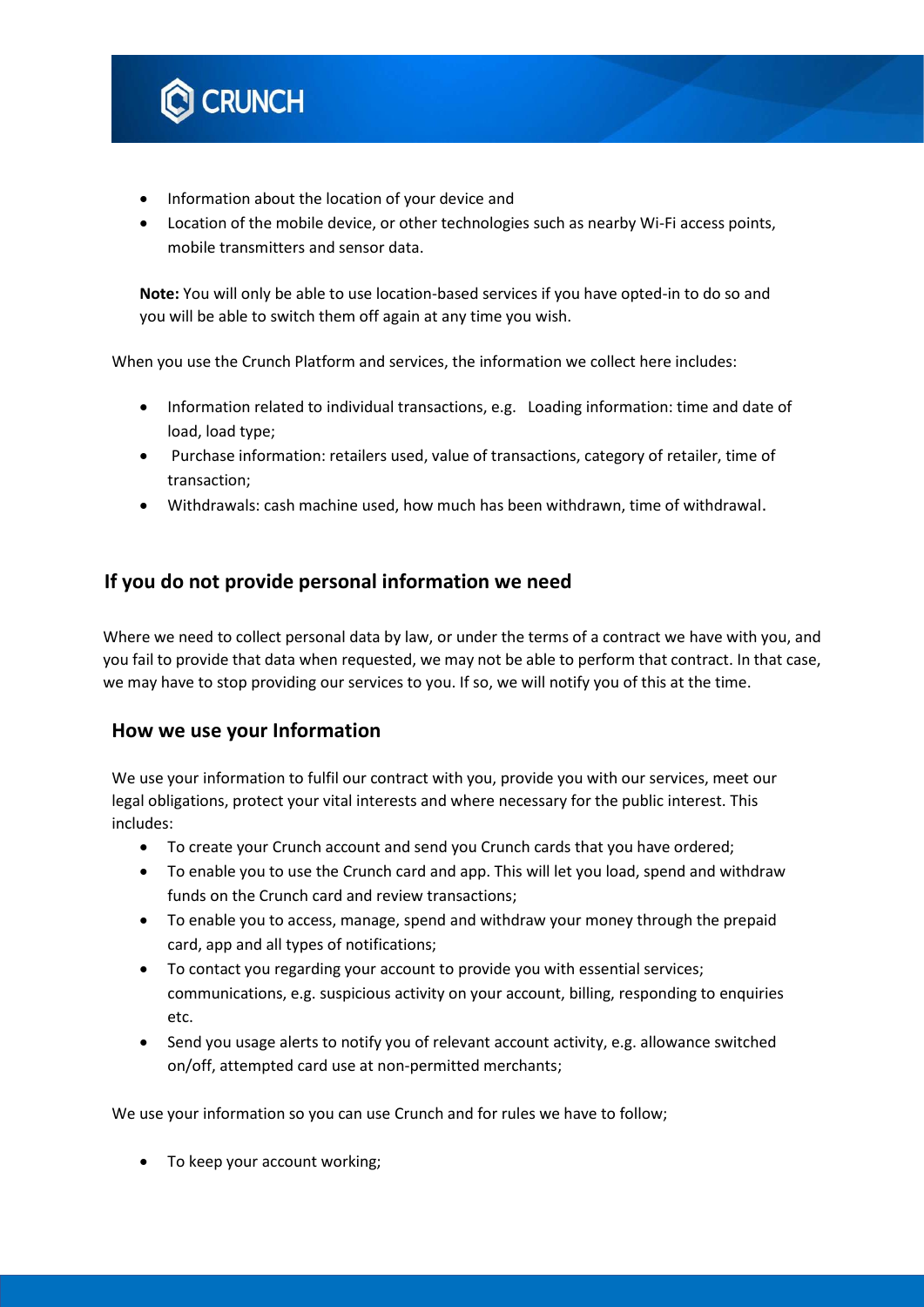

- To send you the Crunch card:
- So you can use the Crunch app;
- To contact you if something is wrong;
- To check who you are and that you are following the rules;
- To see how you use Crunch so we can make it better;
- To provide you with customer service when we notice a problem;
- To verify your identity and to identify, prevent, detect or tackle financial crime, including fraud, money laundering and other unauthorised conduct. We may also access, use and store any identity verification or other checks made, and do anything else required for these purposes;
- To understand your use of the service so we can provide a safe, reliable and convenient Crunch experience. We will also use your data to make sure content is presented on your device in the most effective manner;
- We may access, read, preserve, and disclose information that we reasonably believe is necessary to comply with law or a court order; enforce or apply our conditions of use and
- other agreements; or protect the rights, property, or safety of Crunch, our employees, our customers, or others;
- We will use your data to carry out our obligations to you or any other users of the Crunch service, perform any services you have requested and allow you to participate in interactive features of the service when you choose to do so.
- When you contact the Crunch Support Team for assistance via any means we may keep a record of your communications to respond to your query and to improve our service to you. Your call may be recorded for training or quality purposes.

The personal data we collect from you will be processed by us, on the instruction of our Issuer, who will in turn be using it, furthermore some third parties who need the information to ensure a smooth operation and secure and lawful process will also be processing it.

We can provide you with a list of our providers who will have access to your information on request. Please be aware that your information may be stored on a cloud – based system whose servers are located within the European Union. We take all reasonable steps to ensure that your personal data is processed securely.

## **Personal Data and your Rights**

The new regulation aims to give power back to you and let you have more control over your data. It gives you some **new rights** and builds on some old rights in relation to your data, these are your rights regarding your information we process below:

 You have a right to access the information we hold, obtain a copy and obtain details on how your data is processed within 30 days of a request;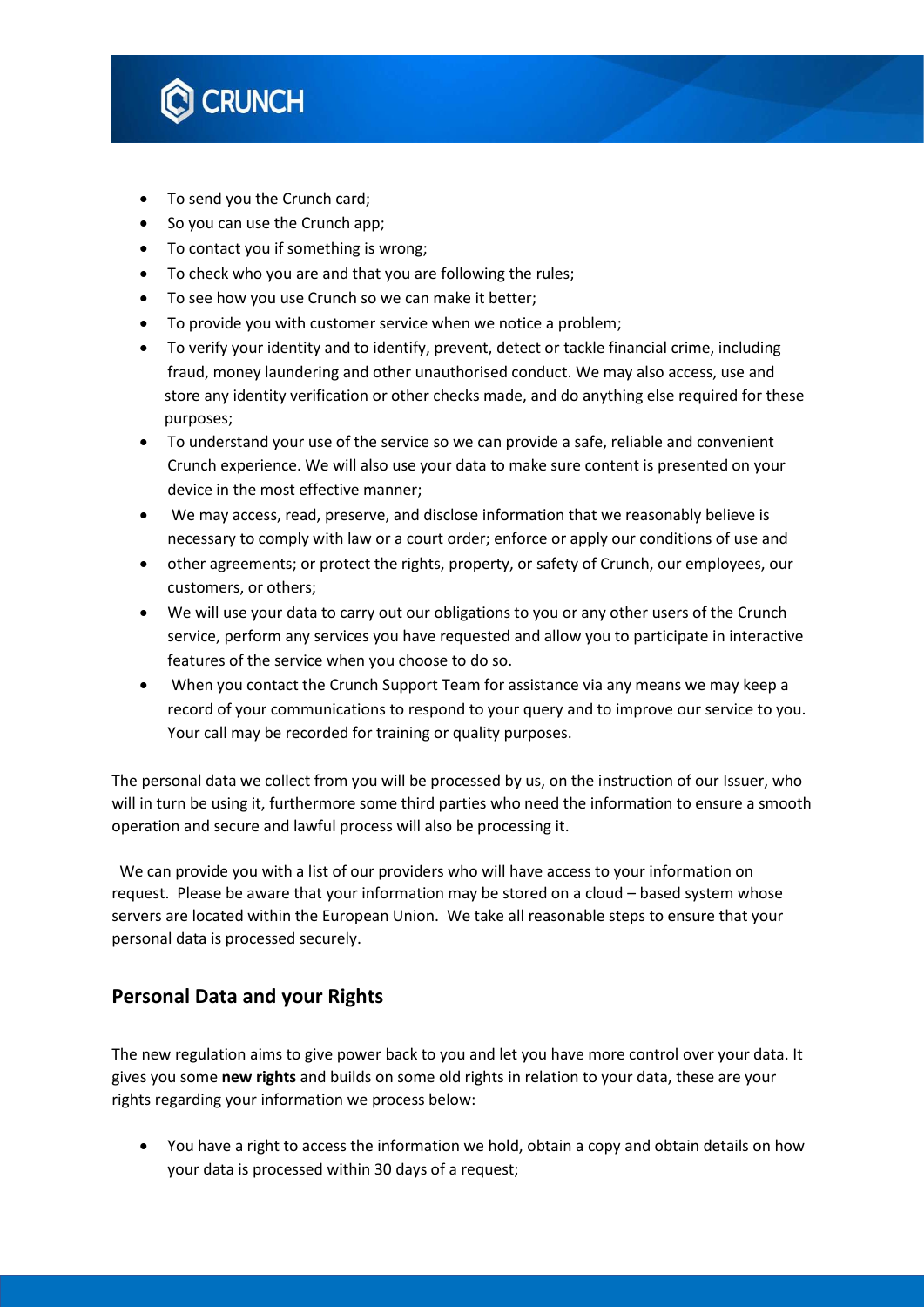

- If any data we hold is incorrect, you can request this is corrected without delay.
- You can request that we remove any unnecessary information about you. Crunch is required to retain some information to comply with financial regulations;
- You can ask us to stop processing your data where it is inaccurate, our processing is unlawful, or we no longer need the data or you have objected to us processing your data in our interest. When you do this, you will be unable to access any of the Crunch services;
- You have the right to receive your data in a machine-readable format so that it can be used by another service;
- To update your information if it is wrong, we may ask you to provide supporting documents where necessary;
- You can object to automated decision-making which may significantly affect you;
- You have the right to contact the Information Commissioner's Office which enforces data protection laws: [https://ico.org.uk/;](https://ico.org.uk/)

If you would like to exercise any of your rights, including obtaining a copy of the information we hold about you, please send an email to support@crunchpayments.com

## **How long do we keep this data?**

We will generally keep your personal data for a period of 5 or 7 years from the date on which our relationship with you ends (this will depend on the Issuer your card has been issued by), after which it will be disposed of securely if it is no longer required for the lawful purpose(s) for which it was obtained.

## **How do we keep you information secure?**

Crunch understands the importance of keeping your personal data secure. We will take appropriate technical and organisational measures to protect against unauthorised or unlawful processing, accidental loss or destruction of, or damage to personal data, although we cannot guarantee these things will never happen. No system is 100% safe from a sophisticated and sustained attack by determined hackers. A selection of measures we take to protect your personal data are provided below:

- Using industry standard security technology and procedures to protect your information;
- High-security password protection on internal systems;
- Encryption of our services using SSL (Secure Sockets Layer);
- Training of our employees on information security;
- Continual review of our policies and procedures in response to advances in technology and security best practice;
- Crunch App access password protection;
- Limiting access to your data;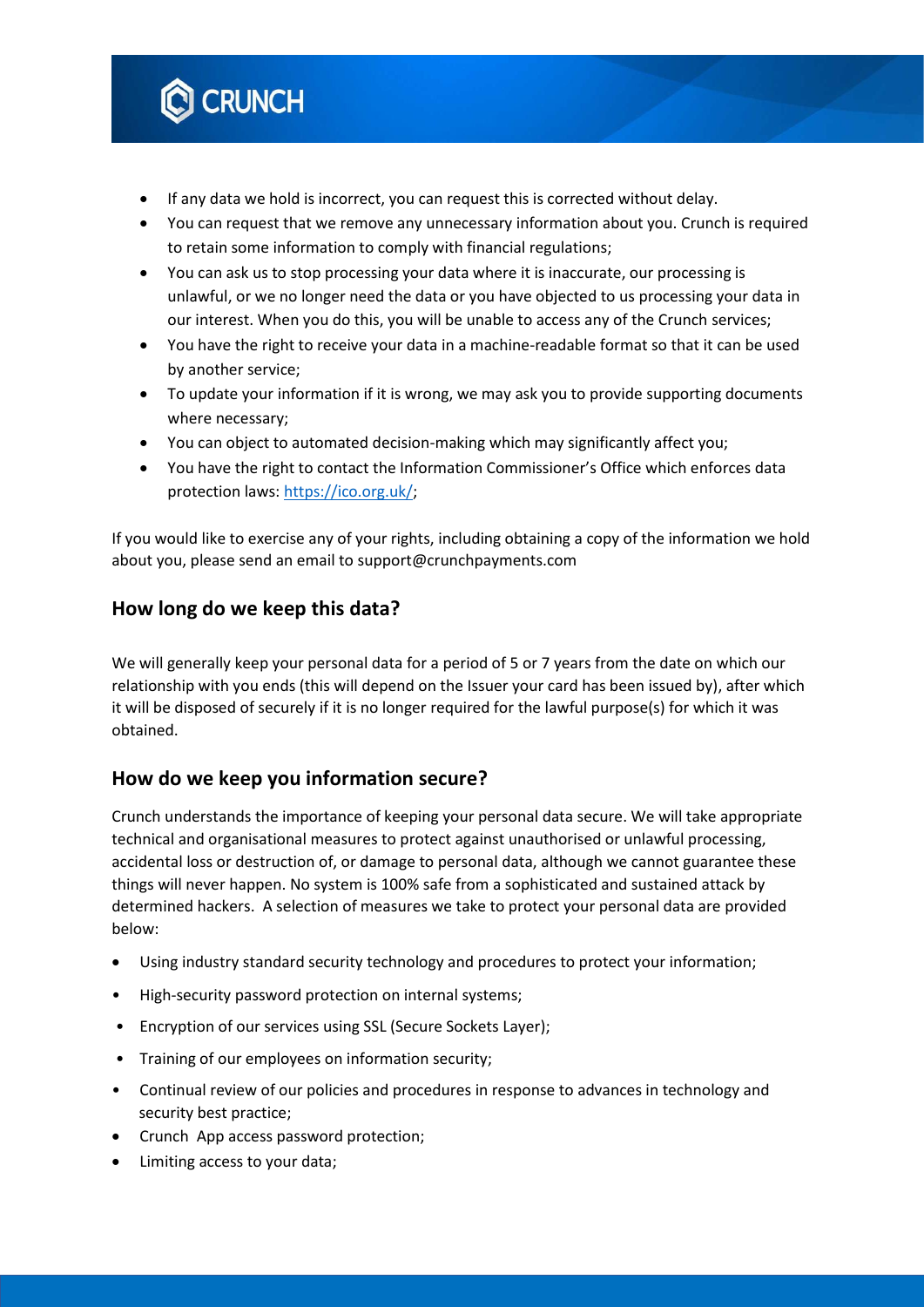

- Measures to ensure access to Crunch systems is limited to approved persons to undertake their job
- We make sure your information stays safe, and
- All employees undergo data protection training and sign confidentiality agreements.

## **Cookies**

Cookies are small text files that are placed on your computer's hard drive by your web browser when you visit any website. They allow information gathered on one web page to be stored until it is needed for use on another, allowing a website to provide you with a personalised experience and the website owner with statistics about how you use the website so that it can be improved.

Some cookies may last for a defined period of time, such as one day or until you close your browser. Others last indefinitely. Your web browser should allow you to delete any you choose. It also should allow you to prevent or limit their use. Our website uses cookies. They are placed by software that operates on our servers, and by software operated by third parties whose services we use.

When you first visit our website, we ask you whether you wish us to use cookies. If you choose not to accept them, we shall not use them for your visit except to record that you have not consented to their use for any other purpose. If you choose not to use cookies or you prevent their use through your browser settings, you will not be able to use all the functionality of our website.

- We use cookies in the following ways:
- to track how you use our website;
- to record whether you have seen specific messages we display on our website;
- to keep you signed in to our website;
- to record your answers to surveys and questionnaires on our site while you complete them;
- to record the conversation thread during a live chat with our support team.

#### **Unsubscribing from services**

You may opt-out from some of the communications we send you. Where we process your data with your consent, you may withdraw that consent at any time.

#### **Essential service communications**

Crunch may communicate with you about important activity which has taken place on your account, for example, to alert you about suspicious transactions or problems with your account. You cannot opt-out of these communications.